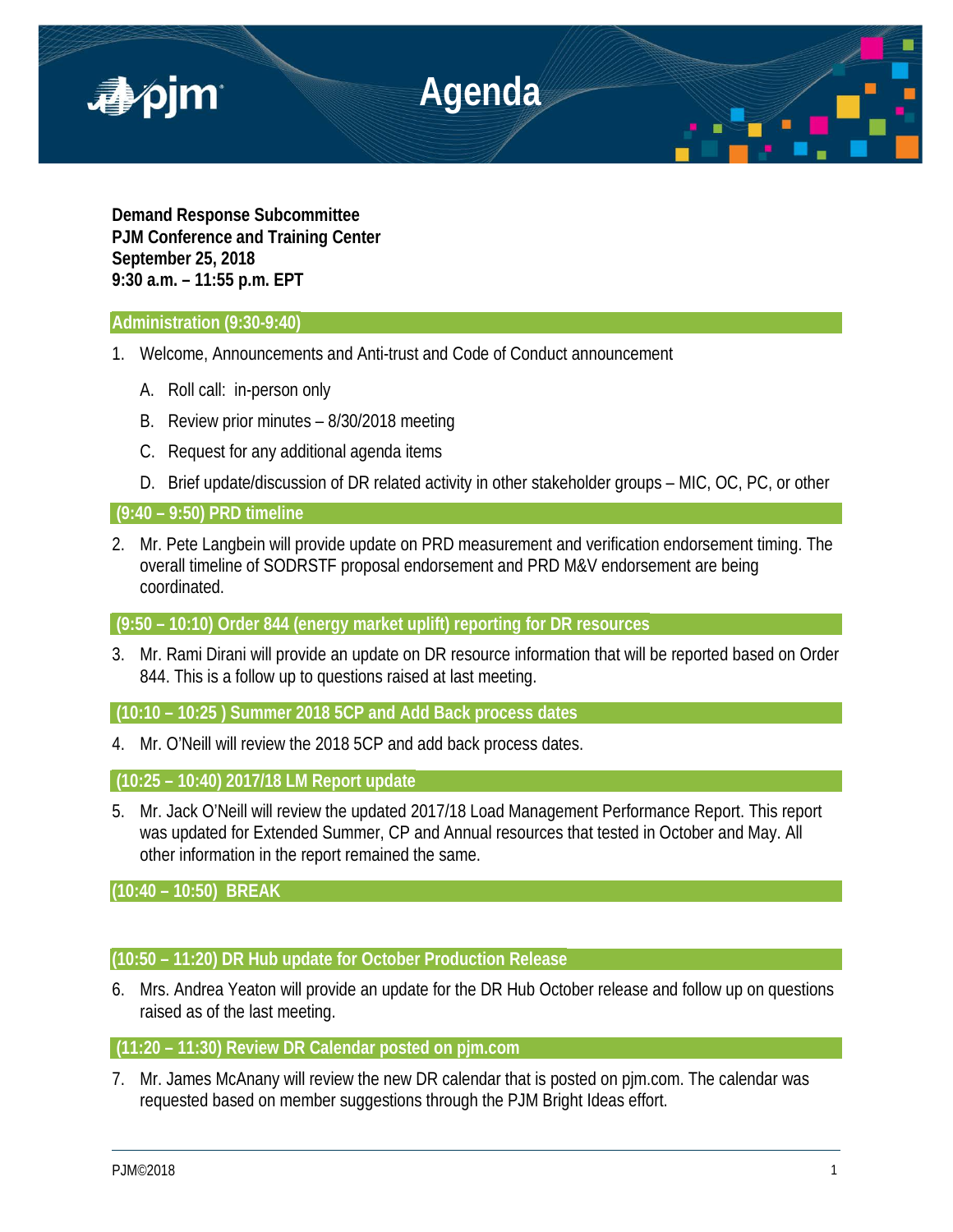

### **(11:30 – 11:40) 2 factor authentication reminder**

8. Mr. Foluso Afelumo will provide a reminder of the PJM tool 2 factor authentication.

### **Future Agenda Items**

Participants will have the opportunity to request the addition of any new item(s) to the agenda of a future meeting.

### **Future Meeting Dates**

| Wednesday | 10/24/2018 | $9:30$ am $-12:00$ pm | PJM Conference & Training Center/ Webex |
|-----------|------------|-----------------------|-----------------------------------------|
| Friday    | 11/16/2018 | $9:30$ am $-4:00$ pm  | PJM Conference & Training Center/ Webex |
| Monday    | 12/10/2018 | $9:30$ am $-4:00$ pm  | PJM Conference & Training Center/ Webex |

### Author: Jack Thomas

#### **Antitrust:**

You may not discuss any topics that violate, or that might appear to violate, the antitrust laws including but not limited to agreements between or among competitors regarding prices, bid and offer practices, availability of service, product design, terms of sale, division of markets, allocation of customers or any other activity that might unreasonably restrain competition. If any of these items are discussed the chair will re-direct the conversation. If the conversation still persists, parties will be asked to leave the meeting or the meeting will be adjourned.

#### **Code of Conduct:**

As a mandatory condition of attendance at today's meeting, attendees agree to adhere to the PJM Code of Conduct as detailed in PJM Manual M-34 section 4.5, including, but not limited to, participants' responsibilities and rules regarding the dissemination of meeting discussion and materials.

### **Public Meetings/Media Participation:**

Unless otherwise noted, PJM stakeholder meetings are open to the public and to members of the media. Members of the media are asked to announce their attendance at all PJM stakeholder meetings at the beginning of the meeting or at the point they join a meeting already in progress. Members of the Media are reminded that speakers at PJM meetings cannot be quoted without explicit permission from the speaker. PJM Members are reminded that "detailed transcriptional meeting notes" and white board notes from "brainstorming sessions" shall not be disseminated. Stakeholders are also not allowed to create audio, video or online recordings of PJM meetings.

### **Participant Identification in WebEx:**

When logging into the WebEx desktop client, please enter your real first and last name as well as a valid email address. Be sure to select the "call me" option. PJM support staff continuously monitors WebEx connections during stakeholder meetings. Anonymous users or those using false usernames or emails will be dropped from the teleconference.

| On the Phone Dial   | Linking Teleconference Connection to WebEx                                                                                                                                                                                                                               |
|---------------------|--------------------------------------------------------------------------------------------------------------------------------------------------------------------------------------------------------------------------------------------------------------------------|
| 56<br>Mute / Unmute | To link your teleconference connection (audio presence)<br>to your WebEx presence, please dial *29 and enter your<br>Personal Identification Number. Once you are logged in<br>to the WebEx, this PIN can be found under the "Meeting<br>Info" tab of your WebEx window. |
|                     |                                                                                                                                                                                                                                                                          |
|                     | loin meeting in the WebEx desktop client                                                                                                                                                                                                                                 |

| Join a<br><b>Meeting</b> | 1. Join meeting in the WebEx desktop client<br>2. Enter name (First and Last*) and corporate email |  |  |
|--------------------------|----------------------------------------------------------------------------------------------------|--|--|
|                          | 3. Under "Select Audio Option" select "Call Me" option from the dropdown menu                      |  |  |

\*Note: Anonymous users or those using false usernames or emails will be dropped from the teleconference.